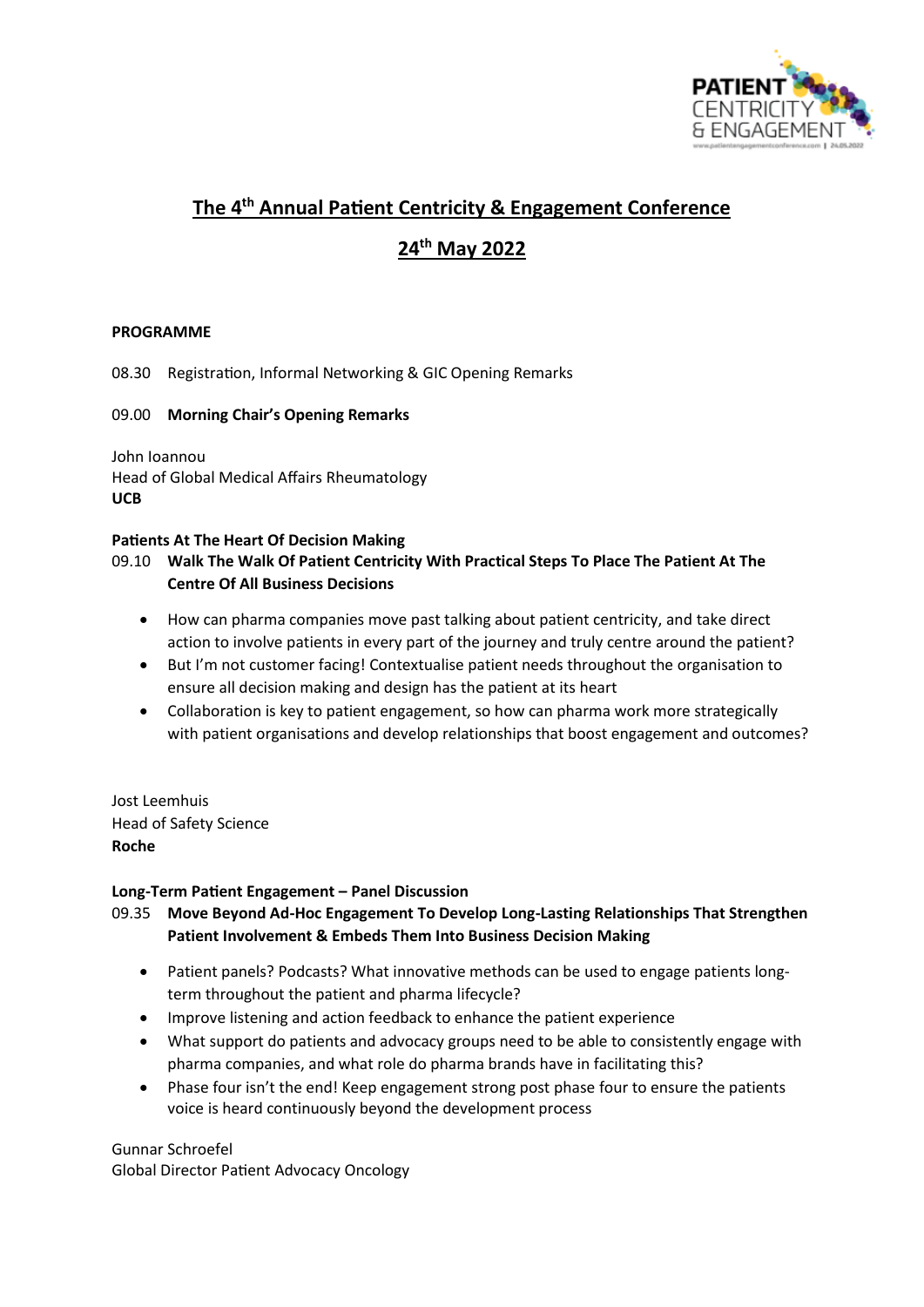#### **Daiichi Sankyo**



Stephen Head Senior Director, Patient Partnerships **Astellas Pharma Europe Ltd**

Geoff Rollason Patient Experience & Service Director **Pfizer**

Paul Robinson European Lead, Patient Innovation **MSD**

Lucie Williams Vice President Global Head of Medical Excellence & Patient Affairs **Ipsen**

Matthew Hunt Founder & Managing Director **11-London**

#### **Value-Based Partnerships With Patient Advocacy: Real World Experiences & Reflections** 10.05 **How Stakeholders Can Work Together Towards The Patient Needs, To Improve Their Quality Of Life & Wellbeing**

Dr Sumira Riaz Head of Health Psychology & Research **OPEN Health**

#### 10.20 Morning Refreshment Break With Informal Networking

#### **Levelled-Up Advocacy Collaboration**

## 10.50 **Strengthen Relationships With Patient Advocacy Groups To Solidify Patient Engagement For The Future**

- How can we best identify the needs of advocacy groups, so that partnership and collaboration can demonstrably improves patient experiences?
- What do advocacy and patient groups need and expect from the pharmaceutical industry in order to effectively advocate for patients?
- Adapt your engagement strategies for both large and small advocacy groups and meet their differing needs to ensure deep-rooted collaboration

Henry Featherstone Global Public Affairs, General Medicines **Sanofi**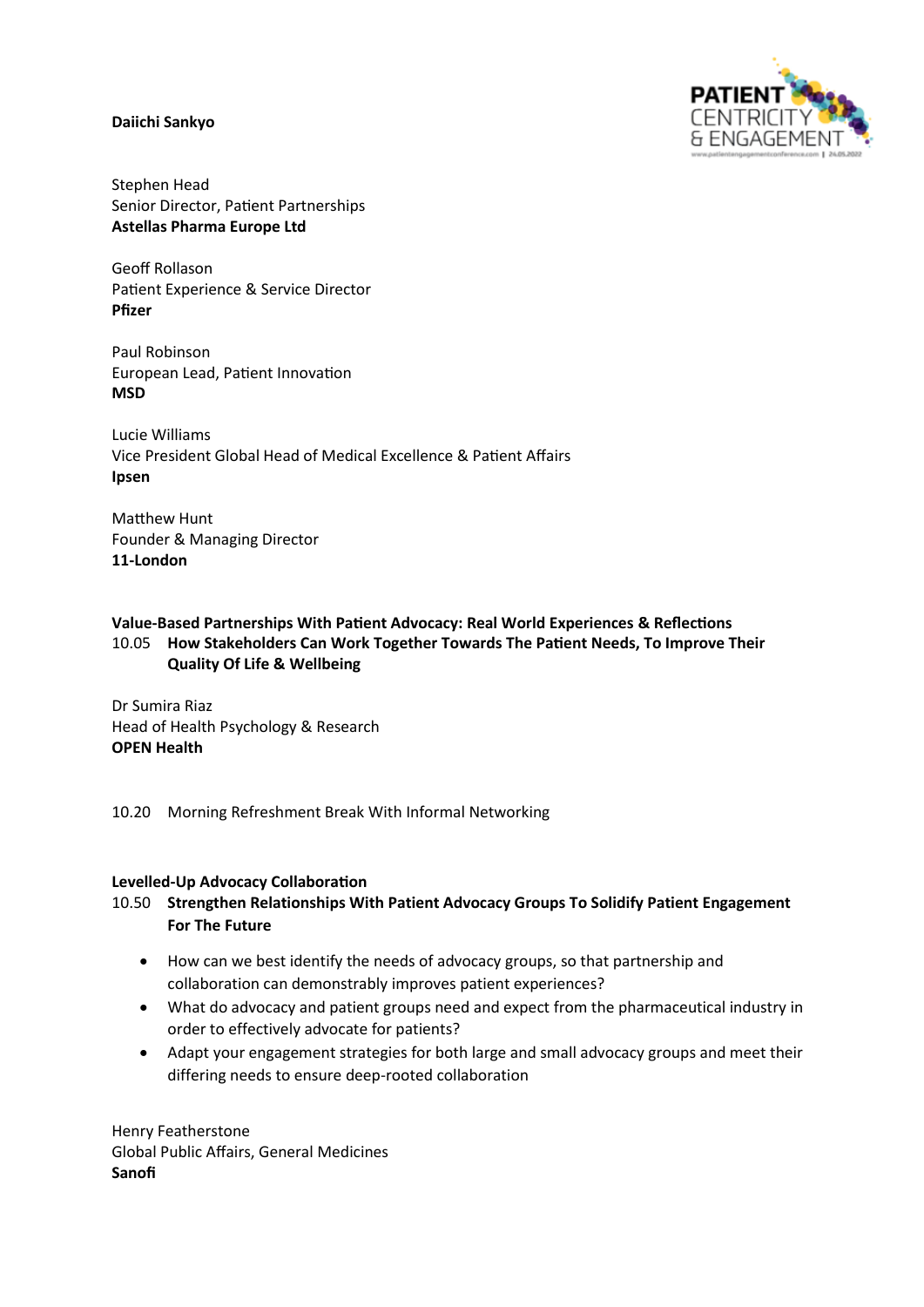

## 11.15 **Patient-Centric Sustainability Programs**

**Patients' Needs & Wishes Are Central To Being Patient Centric. The UN's Sustainability Goals For Health Are Ambitious, With A Focus On Reducing Premature Death. We Will Explore The Potential Impact Of Reducing Premature Death On Being Patient-Centric**

Dr Grace Lomax Co- Founder & Clinical Director **Patient Connect Ltd, part of Clarivate**

## **Patient Perspectives – Panel Discussion**

11.30 **Patients' Honest Perspectives On Their Relationship & Experiences With Pharma & How Their Voice Can Boost Patient & Business Outcomes**

- What do patients expect and need from the pharmaceutical industry and how can pharma focus on the issues that truly matter to patients?
- How can pharma help patients feel more comfortable to become advocates and evidence their voices are being heard and their efforts are valued?
- What areas of the pharma process do you feel your voice is missing and how can pharma adapt to include patient insights more successfully in these areas?

Olive Fulton **Patient Advocate**

Rebecca Langley **Patient Advocate**

Dany Bell Strategic Advisor Treatment, Medicines & Genomics **Macmillan Cancer Support**

#### 12.00 **Spotlight On Local Pharma Affiliates In Europe**

# **How Pharma Can Increase Their Patient Centricity For The Better Of All Stakeholders By Pulling Through Global Initiatives Into Local Affiliates In Europe & Beyond**

- Patient centricity has been a hot topic in global and U.S. pharma organizations for a whilebut how patient centric is pharma at the European affiliate level?
- Where are we doing well and what is holding us back from where patient centricity matters most (i.e. locally)?
- What do possible solutions and positive experiences look like and what is required to implement them?
- Who will benefit from more patient centricity at the local level?

Eva Struckmeyer Patient Centricity, Associate Principal **ZS**

Jillian Gedeon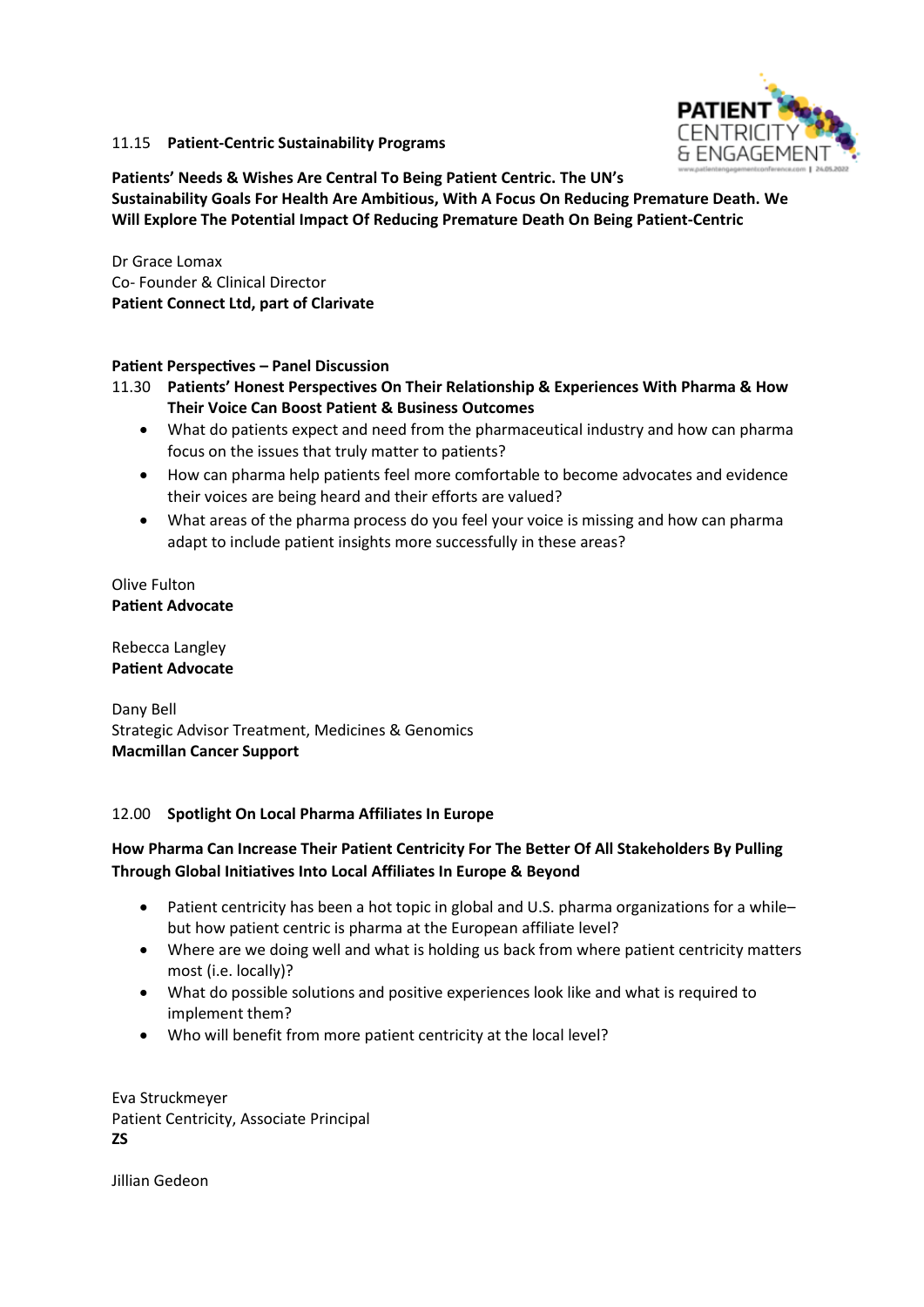

## **Patient-Centric Clinical Trial Design**

- 12.15 **Listen To & Action The Patient Voice Throughout Clinical Trials & Design Trials That Authentically & Meaningfully Engage Patients & Produce Win-Win Results**
	- How can we really understand patients' needs and voices early in the clinical trial process, and harness their insights to improve patient experiences and reduce drop-off rates?
	- Engage across national boundaries with differing regulations to drive patient recruitment and trial success
	- Successfully co-create clinical trial design with patients and harness early patient involvement secure stronger patient outcomes and improve speed-to-market

Annie Gilbert Patient & Site Engagement Lead, Global Clinical Development & Operations **Boehringer Ingelheim**

12.40 Lunch For Delegates, Speakers & Partners

#### 13.10 **Informal Peer-To-Peer Discussions**

a) Medical Devices, Apps & Digital Health

Tracey Robertson

Patient & Site Engagement Process Lead - Global Clinical Development & Operations **Boehringer Ingelheim**

b) Patient Centricity In Diagnostics

Ashton Harper Head of Medical Affairs (UK & Ireland) **Roche Diagnostics Ltd**

## 13.40 **Afternoon Co-Chairs' Opening Remarks**

Paul Robinson European Lead, Patient Innovation **MSD**

## **Overcoming Barriers To Patient Centricity – Panel Discussion**

- 13.50 **Effective Tactics To Overcome Both Internal & External Obstacles & Ensure Organisations Authentically Embrace Patient Centricity & Commit To Action**
	- The message of patient centricity is getting through, but how can we inspire action internally to truly develop processes and organisations that place the patient at the centre?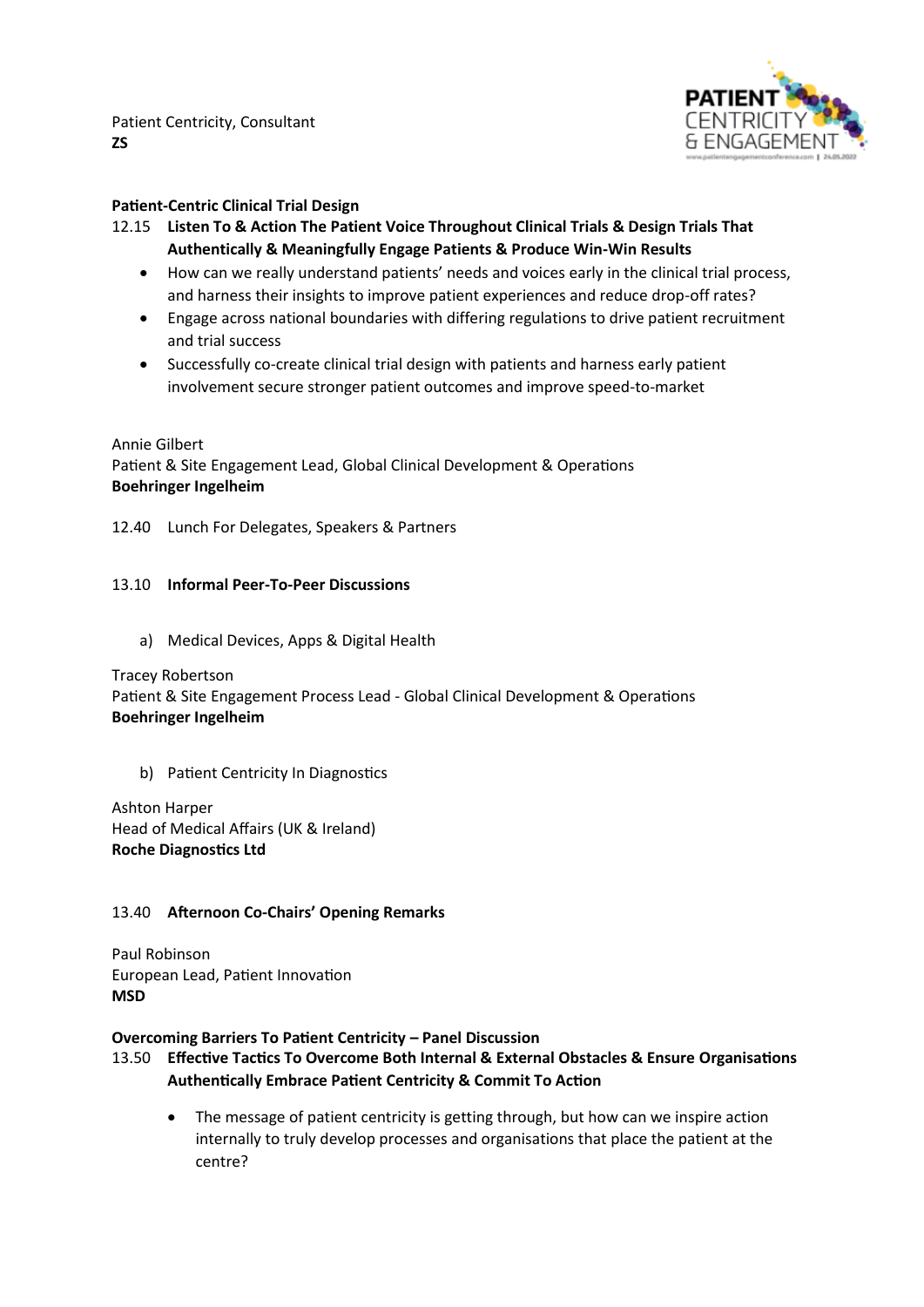

- With smaller networks of patients and advocacy groups for rare diseases, what steps can be taken to strengthen these groups and support them as valued collaborators which keep pace with other more developed therapy areas?
- How can internal silos be broken through to ensure patient centricity is a key focus company-wide?
- With ROI on patient centricity projects difficult to measure, how can the benefits be communicated clearly to ensure everyone is on the same page?

Marco Koch Director Early Patient Voice Lead **UCB**

James Fitzpatrick Senior Director & Head of Public Affairs UK & Ireland **Former Sanofi**

Helen Stoop Head of Patient Advocacy, Europe & Canada **Takeda**

Garry Brough Lead for Peer Learning, Partnerships & Policy **Positively UK**

Mark Doyle Director **A Life in A Day**

- 14.20 **Improving Adherence - How Can Behavioral Science & Technology Help Patients Develop Positive Habits?**
	- Low adherence rates to medication have a detrimental effect on patient outcomes and there still are few successful and all-encompassing solutions to help patients form positive habits
	- Behavioral science allows us to map and understand patient behavior, and gives us the opportunity to shed light on the underlying complexities of non-adherence
	- Through use of novel approaches and technologies, we can help patients and HCPs better address adherence difficulties and enable more holistic patient care

Johannes Boshkow Key Account Director Switzerland **Observia**

## **Patient Journeys**

14.35 **Collaborate Effectively & Engage Patients Throughout Their Journey To Demonstrably Improve Experiences & Outcomes**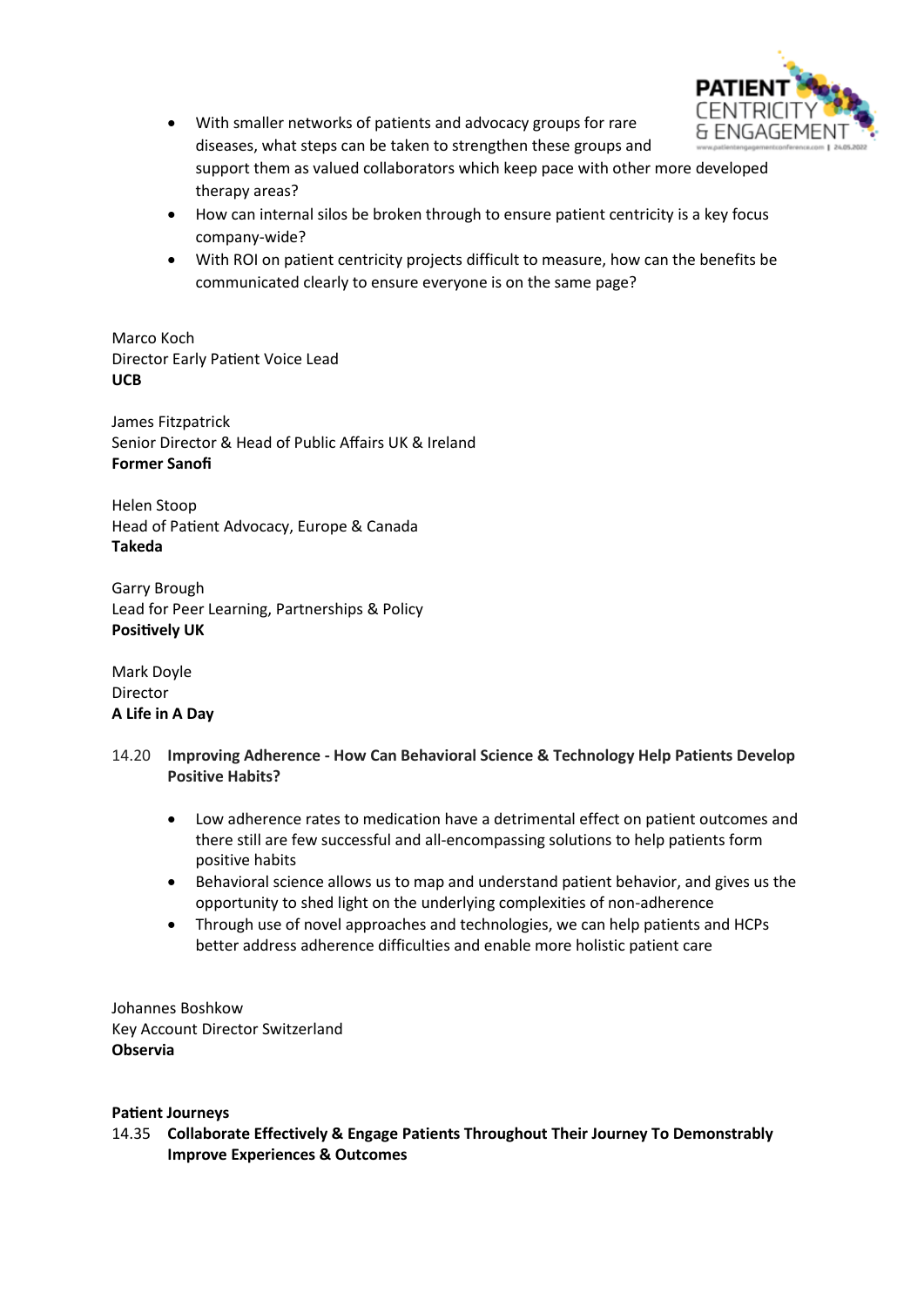

- In which areas of patient journeys can pharma generate the deepest impact and bring tangible benefits to the patient experience?
- How can patients and advocates guide pharma on weaker aspects of the patient journey where they aren't being heard, and bring their insights into these spaces?
- Harness key digital tools to remove pain points from patient journeys and create seamless experiences

Geoff Rollason Patient Experience & Service Director **Pfizer**

## **Heartcare At Home- A Primary Care Led Remote Monitoring Programme For Patients With Heart Failure**

## 15.00 **Remote Monitoring As A Tool For Providing Patients The Support To Manage & Optimise Their Heart Failure Care In Their Own Home**

- How a primary care network, Centric Health, in collaboration with Roche Diagnostics, is transforming delivery of equitable heart failure care to their patients by extending care from the hospital and GP practice to the patient's own home.
- We will explore how Centric Health has focused on understanding and listening to what value and outcomes in healthcare mean to patients with heart failure; as well as the importance of clinician feedback to ensure communication and integration of remote monitoring programmes with primary and acute care.
- We will examine the clinical impact primary care-based remote monitoring has had for patients participating in this programme and hear directly from some of those involved. We will share some of the positive outcomes and challenges to date.

Aoife Coughlan, PhD Programme Manager **Centric Health** 

15.15 Afternoon Refreshment Break With Informal Networking

# **Stakeholder Collaboration**

# 15.45 **Develop Meaningful Collaboration Across Healthcare Stakeholders To Focus Values & Actions On Patient Centricity & Outcomes**

- Align values across multiple stakeholders to ensure all parties are moving in the direction that truly matters to patients
- What are best practice examples of partnering and co-creation between patient advocacy groups and pharma?
- How can we work together to build capacity in advocacy and elevate the patient voice in healthcare and broader society?
- With the variety of different maturities and resources spread across patient groups, how can we collaborate with equal effectiveness across differing groups, ensuring all patients are represented?